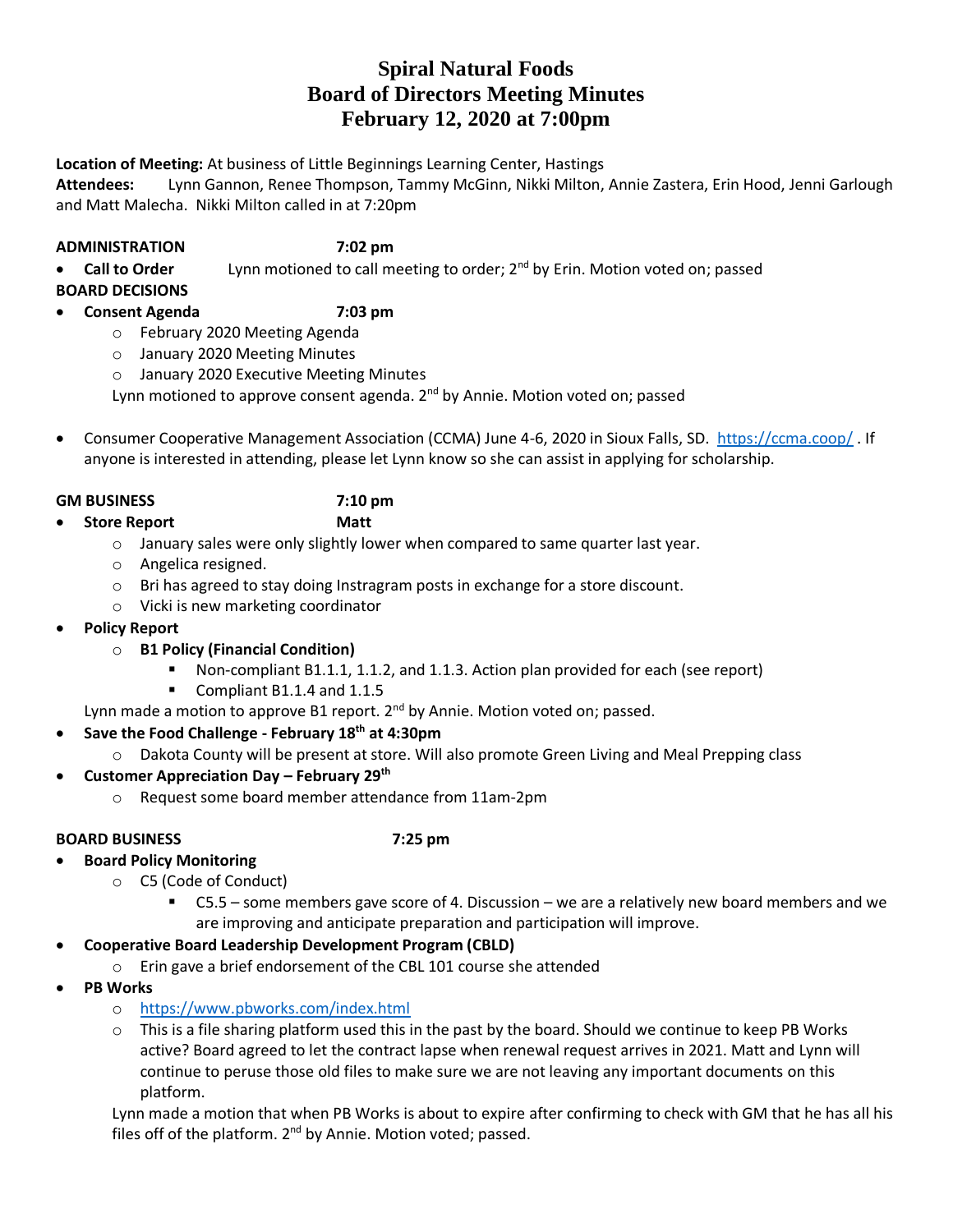# **Spiral Natural Foods Board of Directors Meeting Minutes February 12, 2020 at 7:00pm**

## **Communications Committee Mikki**

- o Green Living classes Erin
	- <https://www.hastingsmn.gov/Home/Components/Calendar/Event/9574/>
	- March 5 at 6pm at Pleasant Hill Library. Topic: Meal Prepping
		- Erin will attend
	- March 7 at 1pm at Pleasant Hill Library. Topic: Meal Prepping
		- Need someone from board to attend
	- Vicki is putting together a gift card(s)
	- Ideas for classes: Recipe cards, grocery list, meal planning chart, and a kitchen inventory that I will be passing out at the workshop.
	- To do before classes:
		- A loose script for how the workshop will go.
		- A poster for the event.
		- The Facebook cover image for the event.
	- Here is a quick blurb that we'll be putting on social media for the event:

"Come learn the basics of meal prepping under the lens of sustainability. Find out how meal prepping can help you save time, money, and the environment. MN GreenCorps member, Lindsay Anderson, will be sharing tips and tricks. Spiral Natural Foods will demonstrate how to prep using their bulk goods. Attendees will receive meal prepping tools such as a grocery list planner and recipe cards and will be entered to win a gift certificate from Spiral Natural Foods.

*These workshops coincide with Hastings' Save The Food Challenge facilitated by Dakota County to bring awareness and education surrounding food waste. Register by Feb. 26 online at [www.dakotacounty.us,](https://www.surveymonkey.com/r/DCFoodSignup) search Food Challenge or call 952-891-7043. The challenge takes place March 1st -28th .*

- o Newsletter
	- All board members should add content to DropBox file. Strive for contributing one article a month. Find at: DropBox/Communication and Outreach Committee/Content to Share with Coop Marketing
	- Vicki just started 1/27/2020. She will need to time to get content together. Her eventual goal is to build up to a weekly newsletter. Her contact info: [marketing@spiralnaturalfoods.coop>](mailto:marketing@spiralnaturalfoods.coop)
- **Q & A**  none

Lynn motioned to move into closed executive session to discuss possible store expansion. Meeting moved to closed executive session at 7:57 pm. Motion was  $2<sup>nd</sup>$  by Annie

Lynn motioned to move out of closed executive session at 9:17 pm. Motion was 2<sup>nd</sup> by Tammy. Motion voted on; passed

## **Open Discussion:** None

### **Assigned Responsibilities that resulted from Board Meeting**

| TASK                                            | <b>RESPONSIBLE PARTY</b> | <b>COMPLETION GOAL DATE</b> |
|-------------------------------------------------|--------------------------|-----------------------------|
| Newsletter content (see above in Communications | <b>Board members</b>     | January 2020                |
| section)                                        |                          |                             |
|                                                 |                          |                             |